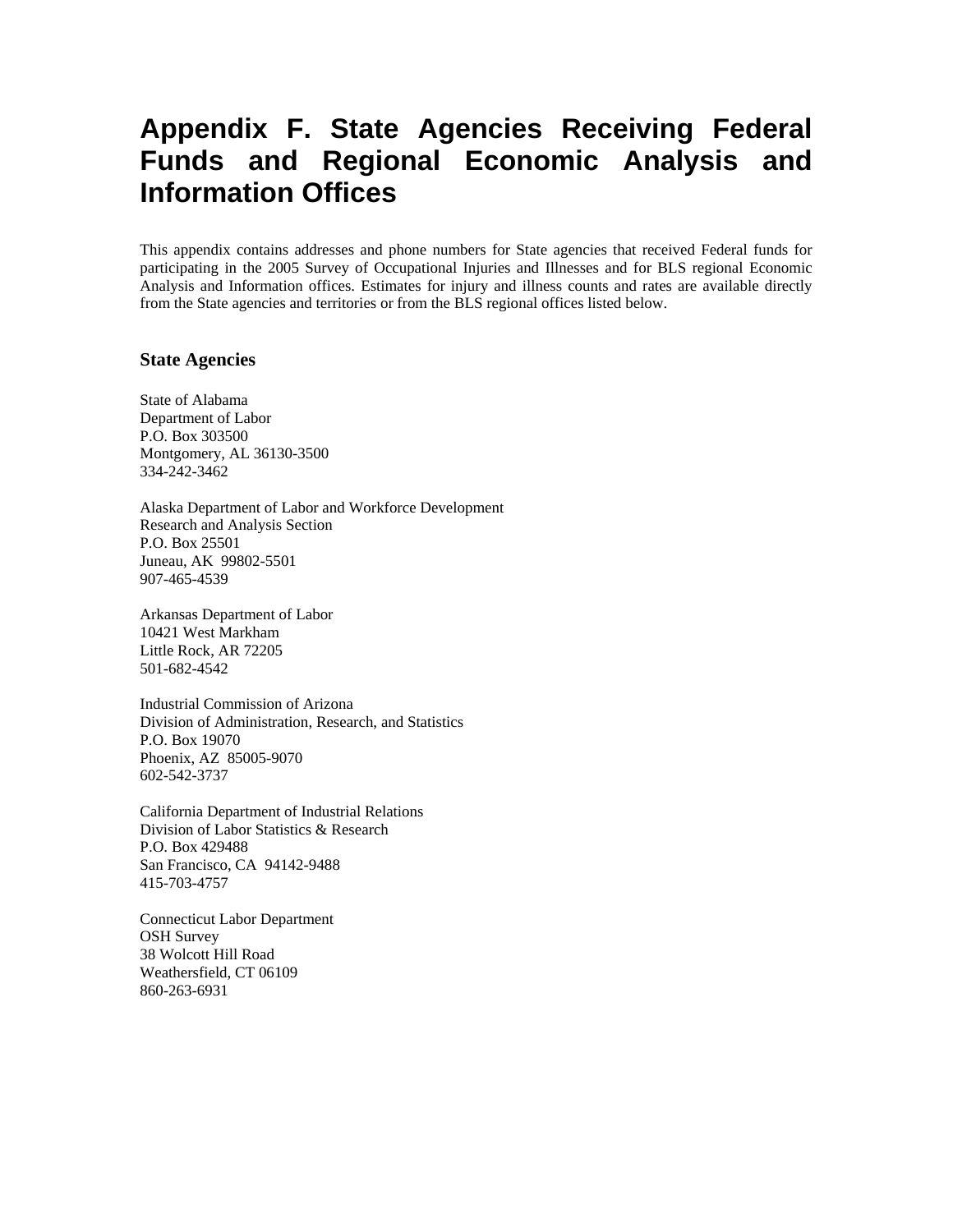Delaware Department of Labor Division of Industrial Affairs/OSH Statistics 4425 North Market Street – 3rd Floor Wilmington, DE 19802 302-761-8221

DC Department of Health State Center for Health Statistics 825 North Capitol Street, NE, 2nd Floor Room 2121 Washington, DC 20002 (202) 442-5927/9010

Division of Workers' Compensation Occupational Safety and Health Statistical Unit Florida Department of Financial Services 200 E. Gaines Street Tallahassee, FL 32399-4222 850-413-1611

Georgia Department of Labor Safety Engineering Section 1700 Century Circle Atlanta, GA 30345 (404) 679-1656

Guam Department of Labor BLS, Occupational Safety and Health Statistics P.O. Box 9970 Tamuning, GU 96931-9970 671-475-7056

Hawaii Department of Labor and Industrial Relations Research and Statistics Office - OMI P.O. Box 3680 Honolulu, HI 96811-3680 808-586-9001

Illinois Department of Public Health Division of Epidemiologic Studies 605 West Jefferson Street Springfield, IL 62761 217-557-5663

Indiana Department of Labor Quality, Metrics, and Statistics 402 West Washington Street Room W195 Indianapolis, IN 46204-2751 317-232-2668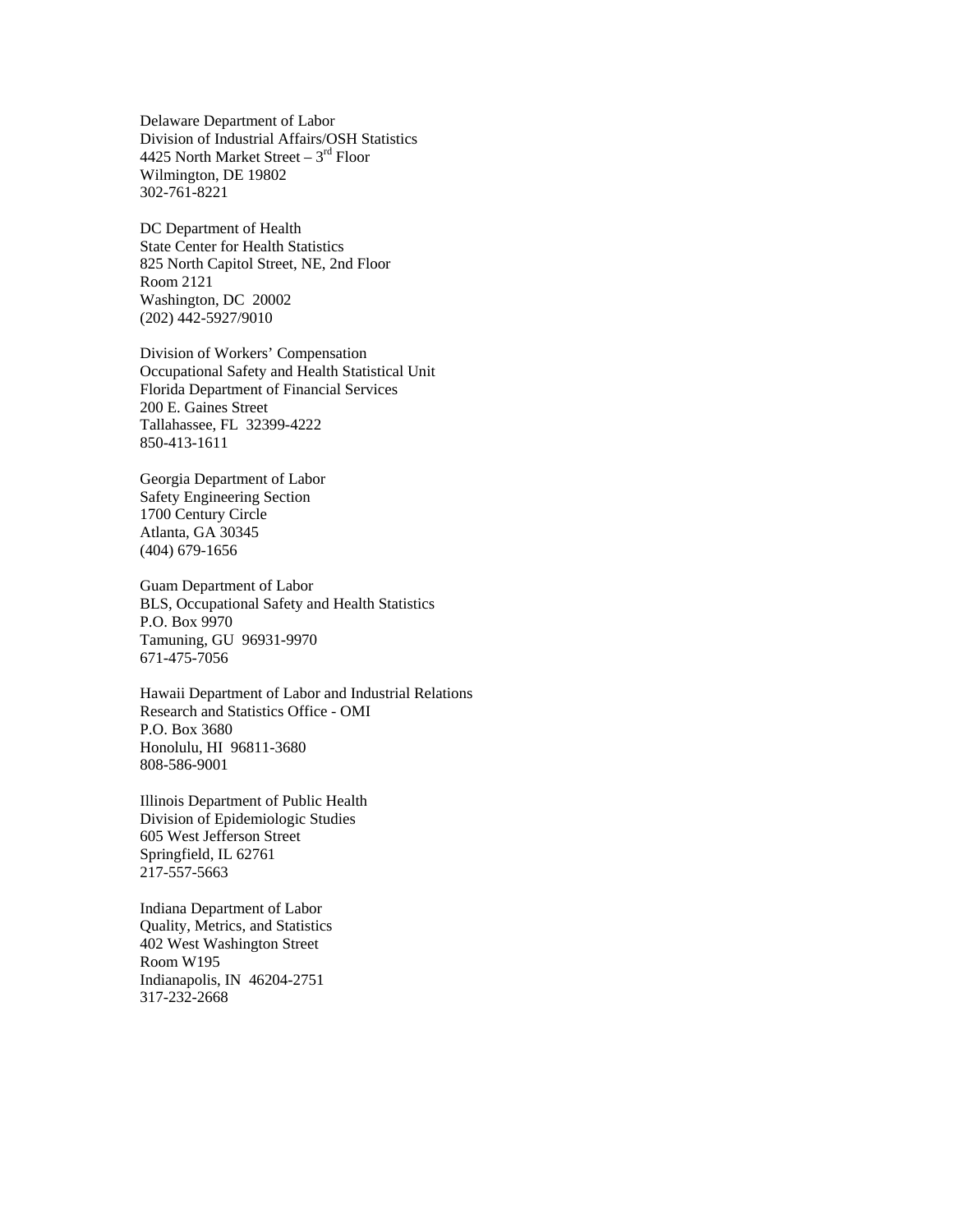Iowa Workforce Development Division of Labor Services OSH Survey 1000 East Grand Avenue Des Moines, IA 50319-0209 515-281-5151

Kansas Department of Labor Labor Market Information Services (OSH/CFOI) 401 SW Topeka Boulevard Topeka, KS 66003–3182 785-296-0039

Kentucky Environmental and Public Protection Cabinet Department of Labor/Statistical Services Section 1047 US Hwy 127 S Suite 4 Frankfort, KY 40601 502-564-3070 ext. 277

Louisiana Department of Labor Research and Statistics, OSH Unit, 950 North 22nd Street, Ste A, P.O. Box 94094 Baton Rouge, LA 70804-9094 225-342-3126

Maine Bureau of Labor Standards 45 State House Station Augusta, ME 04333-0045 207-623-7903

Maryland Department of Labor, Licensing and Regulation Division of Labor and Industry Research and Statistics Unit 1100 North Eutaw Street, Room 611 Baltimore, MD 21201-2206 410-767-2356

Massachusetts Division of Occupational Safety Charles F. Hurley Building 19 Staniford Street, 2<sup>nd</sup> Floor Boston, MA 02114 617-626-6945 ext. 2

Michigan Department of Labor and Economic Growth Michigan Occupational Safety and Health Administration 7150 Harris Drive - P.O. Box 30643 Lansing, MI 48909-8143 517-322-1851

Minnesota Department of Labor & Industry Research & Statistics - 1st Floor 443 Lafayette Rd N St Paul MN 55155-4309 651-284-5568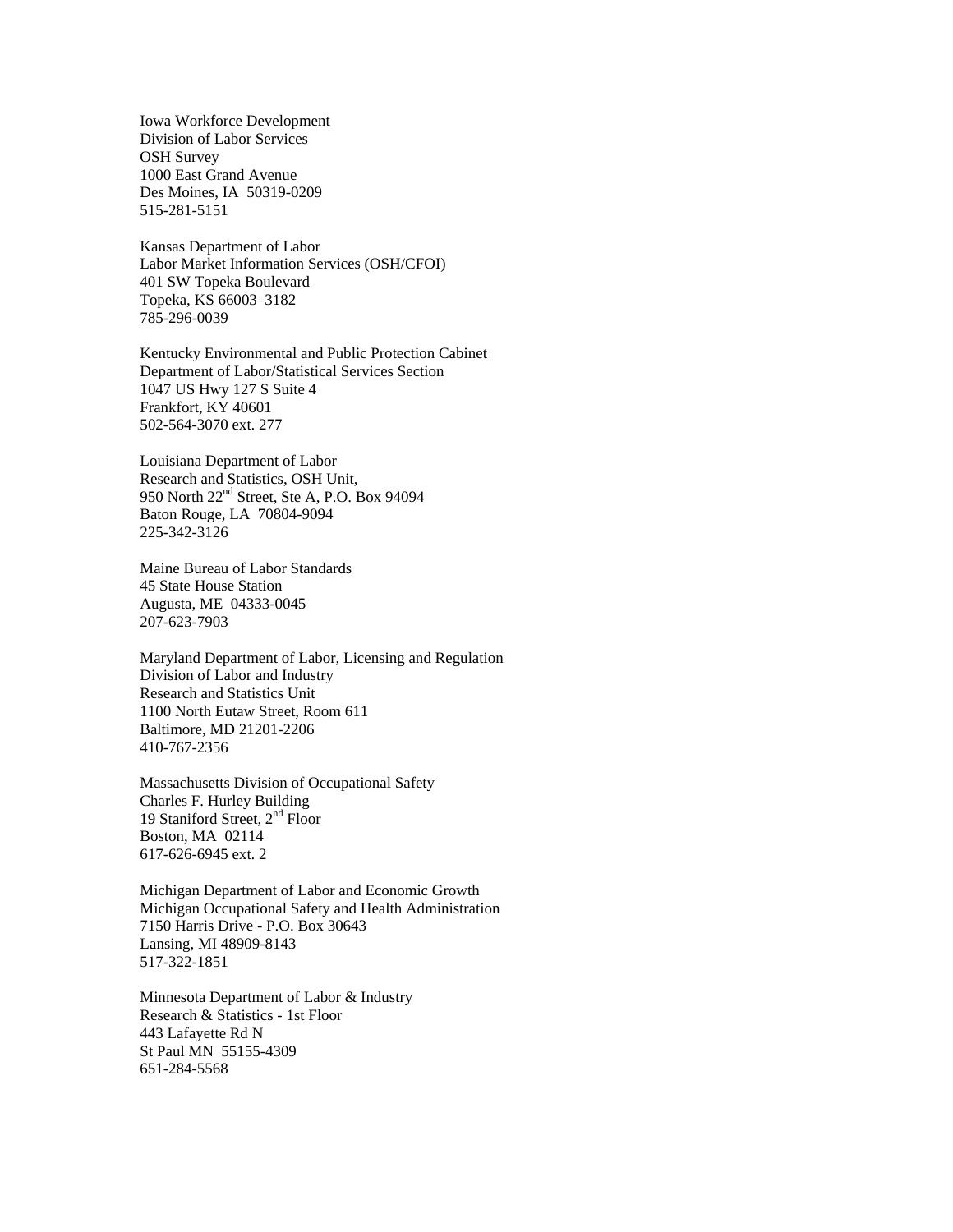Missouri Department of Labor and Industrial Relations OSH Survey – Research & Analysis P.O. Box 59 Jefferson City, MO 65104-0059 573-751-9677

Montana Department of Labor and Industry Workforce Services Division, Research and Analysis Bureau- OSH Section P.O. Box 1728 Helena, MT 59624-1728 406-444-3297

Nebraska Workers' Compensation Court P.O. Box 98908 Lincoln, NE 68509-8908 402-471-3547

Nevada Department of Business and Industry Division of Industrial Relations Administrative Services 400 West King Street, Suite 201 Carson City, NV 89703-9907 775-684-7081

New Jersey Department of Labor and Workforce Development Program Planning, Analysis and Evaluation OSH Section, 5th Floor P.O. Box 057 Trenton, NJ 08625-0057 (609) 633-0755

New Mexico Environment Department Occupational Health and Safety Bureau 5225 Camino de los Marquez, Suite 3 Santa Fe, NM 87505 505-476-8702

New York State Department of Labor Division of Research and Statistics 247 West  $54^{\text{th}}$  Street  $4^{\text{th}}$  Floor New York, NY 10019 212-621-9359

North Carolina Department of Labor Research and Policy Division Safety and Health Survey Section 4 West Edenton Street Raleigh, NC 27502 919-733-2758

Oklahoma Department of Labor Statistical Research Unit 4001 N. Lincoln Boulevard Oklahoma City, OK 73105-9908 405-528-1500, ext. 236 or 257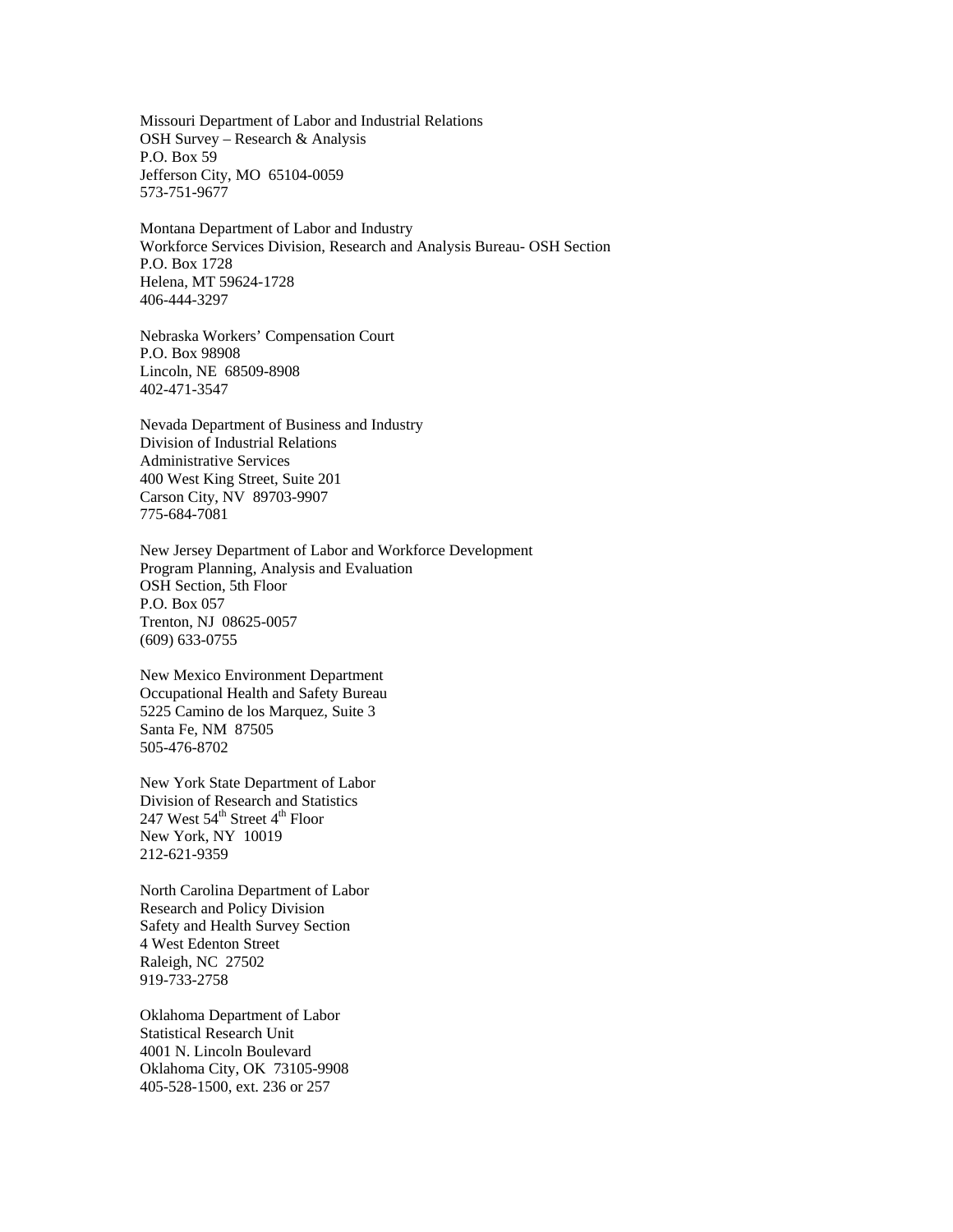Oregon Department of Consumer and Business Services P.O. Box 14480 Salem, OR 97309-0405 503-947-7367

Departamento del Trabajo y Recursos Humanos Negociado del Estadisticas, PR OSH Avenida Munoz Rivera #505, Piso 17 P.O. Box 195540 San Juan, PR 00919-5540 787-754-2467

Rhode Island Department of Labor and Training 1511 Pontiac Avenue Cranston, RI 02920 401-462-8820

South Carolina Department of Labor, Licensing, and Regulation P.O. Box 11329 Columbia, SC 29211-1329 803-896-7673

Tennessee Deptartment of Labor & Workforce Development Labor Research & Statistics 220 French Landing Drive Nashville, TN 37243 615-741-1748

Texas Department of Insurance-DWC Workplace Safety, Federal Programs 7551 Metro Center Drive Suite 100, MS-23B Austin, TX 78744 512-804-4651

Utah Labor Commission UOSH Statistics P.O. Box 146650 Salt Lake City, UT 84114-6650 801-530-6823

Vermont Department of Labor 5 Green Mountain Drive Montpelier, VT 05620 802-828-5076

Virginia Department of Labor and Industry Research and Analysis Powers-Taylor Building 13 South Thirteenth Street Richmond, VA 23219 804-786-1035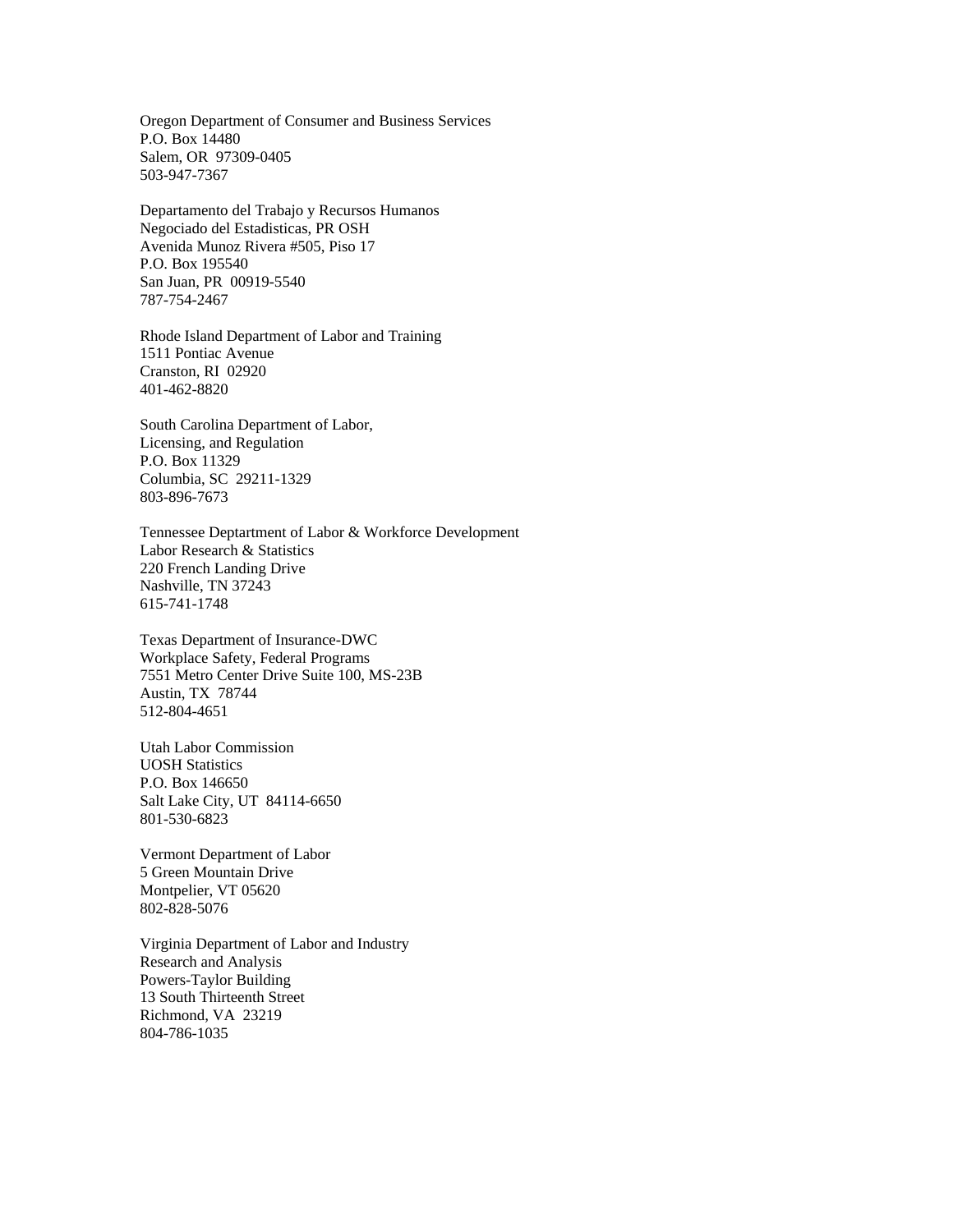Virgin Islands Department of Labor Bureau of Labor Statistics P.O. Box 303359 St. Thomas, VI 00803-3359 (340) 776-3700 ext. 2135

Washington Department of Labor and Industries Planning and Research Services Division P.O. Box 44631 Olympia, WA 98504-4631 360-902-5510

West Virginia Bureau of Employment Programs WORKFORCE West Virginia Office of BLS Programs -OSH Survey 112 California Avenue Room 208 Charleston, WV 25305-0112 304-558-3322

Wisconsin Laboratory for Hygiene DPHIS 2810 Walton Commons W, Suite 200 PO BOX 8937 Madison, WI 53708-8937 608-221-6289

Wyoming Department of Employment Research and Planning P.O. Box 2760 Casper, WY 82602 307-473-3804

## **Regional Economic Analysis and Information Offices**

Boston JFK Federal Building, E-310 15 New Sudbury Street Boston, MA 02203 617-565-2327

New York Room 808 201 Varick Street New York, NY 10014-4811 212-337-2500

Philadelphia Suite 610 East, The Curtis Center 170 South Independence Mall West Philadelphia, PA 19106-3305